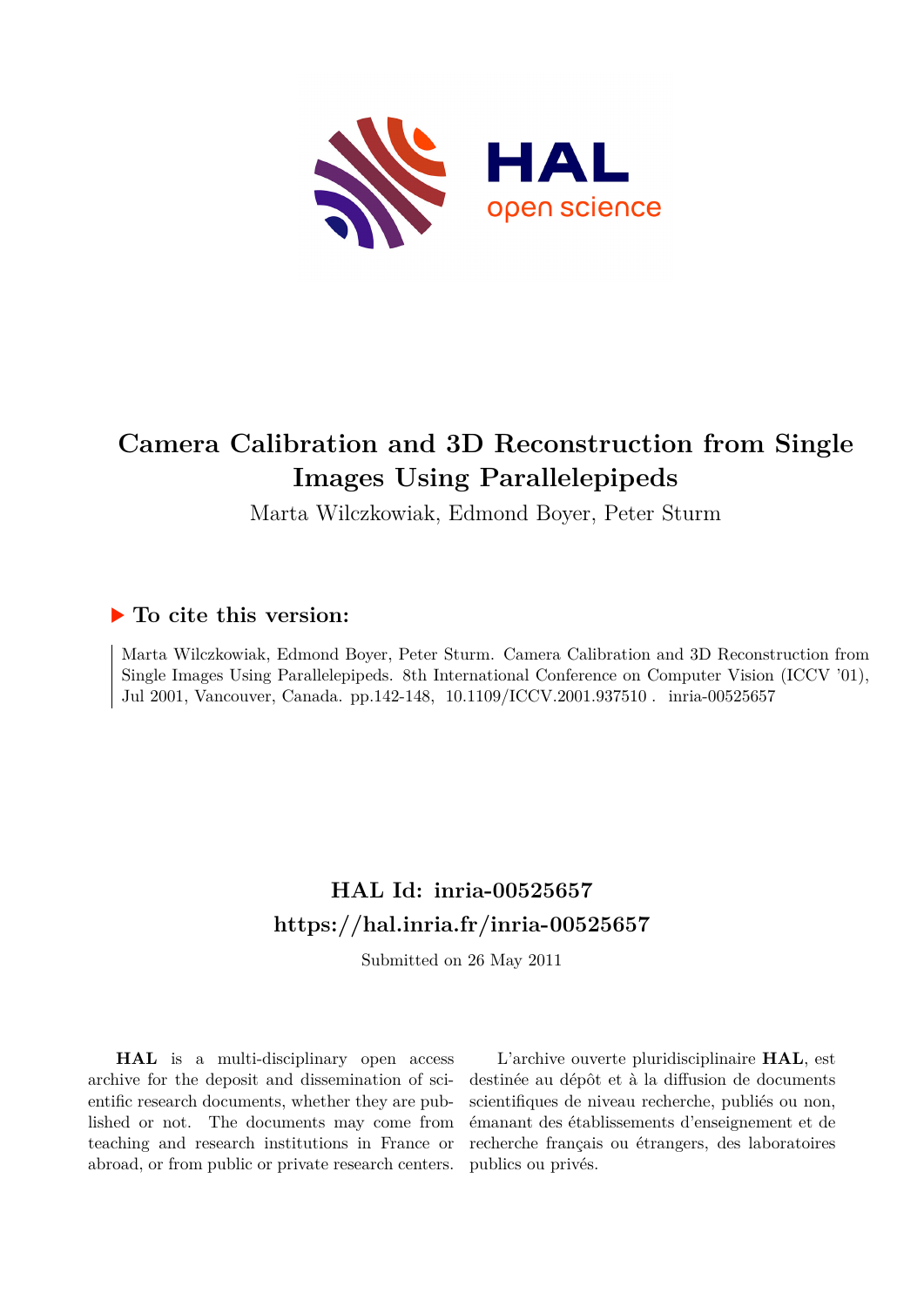# **Camera Calibration and 3D Reconstruction from Single Images Using Parallelepipeds**

Marta Wilczkowiak<sup>∗</sup> Edmond Boyer Peter Sturm Movi–Gravir–Inria Rhˆone-Alpes, 655 Avenue de l'Europe, 38330 Montbonnot, France

Firstname.Surname@inrialpes.fr

#### **Abstract**

*In this paper, parallelepipeds and their use in camera calibration and 3D reconstruction processes are studied. Parallelepipeds naturally characterize rigidity constraints present in a scene, such as parallelism and orthogonality. A subclass of parallelepipeds – the cuboids – has been frequently used over the past to partially calibrate cameras. However, the full potential of parallelepipeds, in camera calibration as well as in scene reconstruction, has never been clearly established. We propose a new framework for the use of parallelepipeds which is based on an extensive study of this potential. In particular, we exhibit the complete duality that exists between the intrinsic metric characteristics of a parallelepiped and the intrinsic parameters of a camera. Our framework allows to fully exploit parallelepipeds and thus overcomes several limitations of calibration approaches based on cuboids. To illustrate this framework, we present an original and very efficient interactive method for 3D reconstruction from single images. This method allows to quickly build a scene model from a single uncalibrated image.*

### **1. Introduction**

In this paper we describe how to use rigidity constraints through parallelepipeds to infer information on a camera, as well as on the environment, from images. The motivation is to propose straightforward and practical methods for camera calibration and scene modeling with few interactions and little required *a priori* knowledge. The interest arises in 3D modeling applications using images with no information on the cameras being used, for example applications using single images obtained from the web.

Rigidity constraints have been widely studied in the computer vision community over the last decade. In a seminal work, Caprile and Torre [2] used cuboids, i.e. parallelepipeds with right angles, to estimate some camera parameters. Their approach is based on vanishing points defined by the cuboid's projected edges. Such vanishing points correspond to perpendicular directions in space and

impose therefore constraints on the transformation between 3D space and the image plane. Following this idea, several approaches, which make use of vanishing points and lines, have been proposed to either partially calibrate cameras or reconstruct scenes [8, 4, 10, 5, 12, 7]. However, computing vanishing points and lines in the image is often numerically unstable. Moreover, dealing with individual vanishing points does not allow to fully exploit the redundancy contained in the input, i.e. that all the vanishing points stem from the projection of a single parallelepiped. In contrast to the above mentioned approaches, we do not compute vanishing points or lines but projection matrices such that parallelepiped's projections fit the concerned image points.

Recently, calibration results have also been obtained using planar patterns and homographies [11, 13, 14, 15]. While more flexible than standard calibration techniques, homography based approaches require either Euclidean information or, for self-calibration, many images in general position. In addition, planar structures used for calibration are often part of parallelepipedic structures which are not fully exploited, much as the vanishing point/line methods cited above. In this sense, our approach is a generalization of plane-based methods with metric information to threedimensional, parallelepipedic patterns.

Other works partially use parallelepipeds. For example, in [6] cuboids are used for 3D reconstruction, but several calibrated images are required. Also, in [3] parallelepipeds are used for calibration in augmented reality applications. However, the proposed approach has a limited application domain since: the camera must satisfy a strong constraint – unit aspect ratio – and only partial knowledge on the parallelepiped – angles – can be used for calibration.

Our approach is based on the duality between the intrinsic characteristics of a camera and those of a parallelepiped. Given an image of a parallelepiped, each known intrinsic parameter of either camera or parallelepiped gives a constraint on the parameter sets of both entities. Since parallelepipeds are frequently present in man-made environments (roofs, facades, etc), a rich variety of images can be calibrated using this approach. Furthermore, little knowledge on parallelepipeds is generally required. For exam-

<sup>∗</sup>This work was supported by the EU project IST-1999-10756, VISIRE.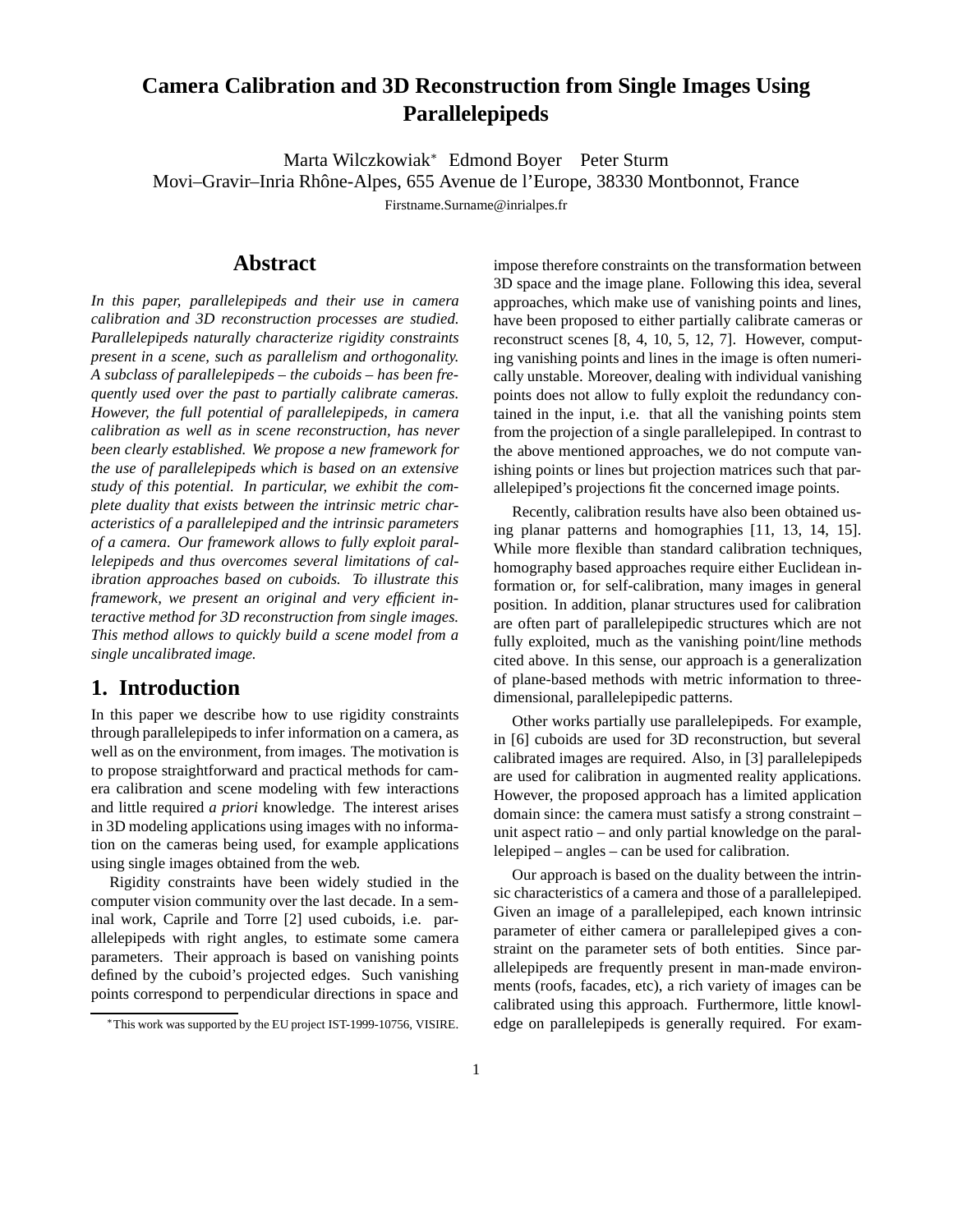ple, two right angles associated to provably valid assumptions on camera intrinsics are sufficient for calibration. This makes parallelepipeds a very flexible tool which is well adapted to unknown environments. Moreover, parallelepipedic structures are a natural building block for realistic models of man-made scenes which can be easily extended using simple subsequent constraints, such as coplanarity of points etc. We present a method for interactive scene modeling from single images, using these constraints.

The paper is organized as follows. Section 2 introduces definitions that are used in the rest of the paper. Calibration using parallelepipeds is studied in Section 3. The duality between intrinsic camera and parallelepiped parameters is established. An exhaustive study of singular configurations for calibration is given and experimental results are provided to precisely define the application context. The single image based 3D reconstruction approach is presented in Section 4 and illustrated by realistic scene models.

#### **2. Definitions**

**Camera Model** We assume that the imaging system is based on the pinhole model (i.e., perspective projection). The projection from 3D space to the 2D image plane can thus be expressed by:  $p \sim M \cdot P$ , where M is a 3x4 matrix and  $P$ ,  $p$  are the homogeneous point coordinates in 3D space and in the image plane respectively. The matrix M can be decomposed as:  $M = K \cdot [R \ t]$ .  $[R \ t]$  is the 3x4 matrix determining the relative orientation  $R$  and position  $-R<sup>T</sup>t$  of the camera in 3D space and K is the 3x3 calibration matrix defining the pinhole camera:

$$
K = \left[ \begin{array}{ccc} \alpha_u & s = 0 & u_0 \\ 0 & \alpha_v & v_0 \\ 0 & 0 & 1 \end{array} \right],
$$

where  $\alpha_u$  and  $\alpha_v$  stand for the focal length, expressed in horizontal and vertical pixel dimensions, s is a skew parameter considered as equal to zero (but this can be relaxed) and  $u_0$ ,  $v_0$  are the pixel coordinates of the intersection of the optical axis with the image plane.

**Parallelepipeds** A parallelepiped is defined by twelve parameters: six extrinsic parameters describing its orientation and position in 3D space (three position and three orientation parameters) and six intrinsic parameters that describe its Euclidean shape: three dimension parameters (edge lengths) and the three angles between parallelepiped edges (see figure 2). The perspective projection of a parallelepiped depends only on eleven parameters due to the projection's scale-depth ambiguity.

Thus, five image points and an image direction are sufficient to completely define the projection of a parallelepiped. Other parallelepiped's image points can then be computed via classical three point perspective, using the parallelism of parallelepiped edges. Hence, parallelism in 3D does not



Figure 1: A parallelepiped and its projection which is completely defined by five image points and an image direction. The parallelepiped's projected edges define three vanishing points in the image plane.

provide any information to compute the 3D to 2D projection, and thus for calibration (what *is* useful for calibration is knowledge of a parallelepiped's *intrinsic* parameters, i.e. angles between non parallel edges and length ratios). Equivalently, additional image points, besides the minimum of five and a half, do not provide calibration constraints. However, they add useful redundancy for a more accurate computation of the projection and eventually, for calibration.

### **3. Camera calibration**

Classical ways to derive calibration constraints from structures containing parallelism consist in first determining vanishing points and then expressing the fact that the corresponding space directions are, e.g. orthogonal [2, 7], which leads to equations on the intrinsic parameters. Vanishing points are usually estimated as intersections of lines, and more precisely in real situations, as points which minimize distances to projections of parallel lines [2, 9, 10]. Such approaches often suffer from numerical instability, especially in cases of near parallelism of image edges. Furthermore, in the case of parallelepipeds, these approaches do not take into account the fact the concerned 2D points belong to a parallelepiped projection (as discussed in the introduction).

In contrast to this, we do not compute explicitly vanishing points but we first estimate the best projection matrix such that the defined image points correspond to a parallelepiped in space. The error between reprojected and measured image points is minimized, thus avoiding the intersection of (multiple) lines, and all information is used simultaneously. From this projection matrix and *a priori* knowledge on the parallelepiped (angles, length ratios), it is easy to derive constraints on the intrinsic parameters of the used camera, most of these constraints being linear. These constraints are then used to estimate intrinsic parameters. They can be combined in a linear framework with assumptions or *a priori* knowledge on the camera's intrinsic parameters.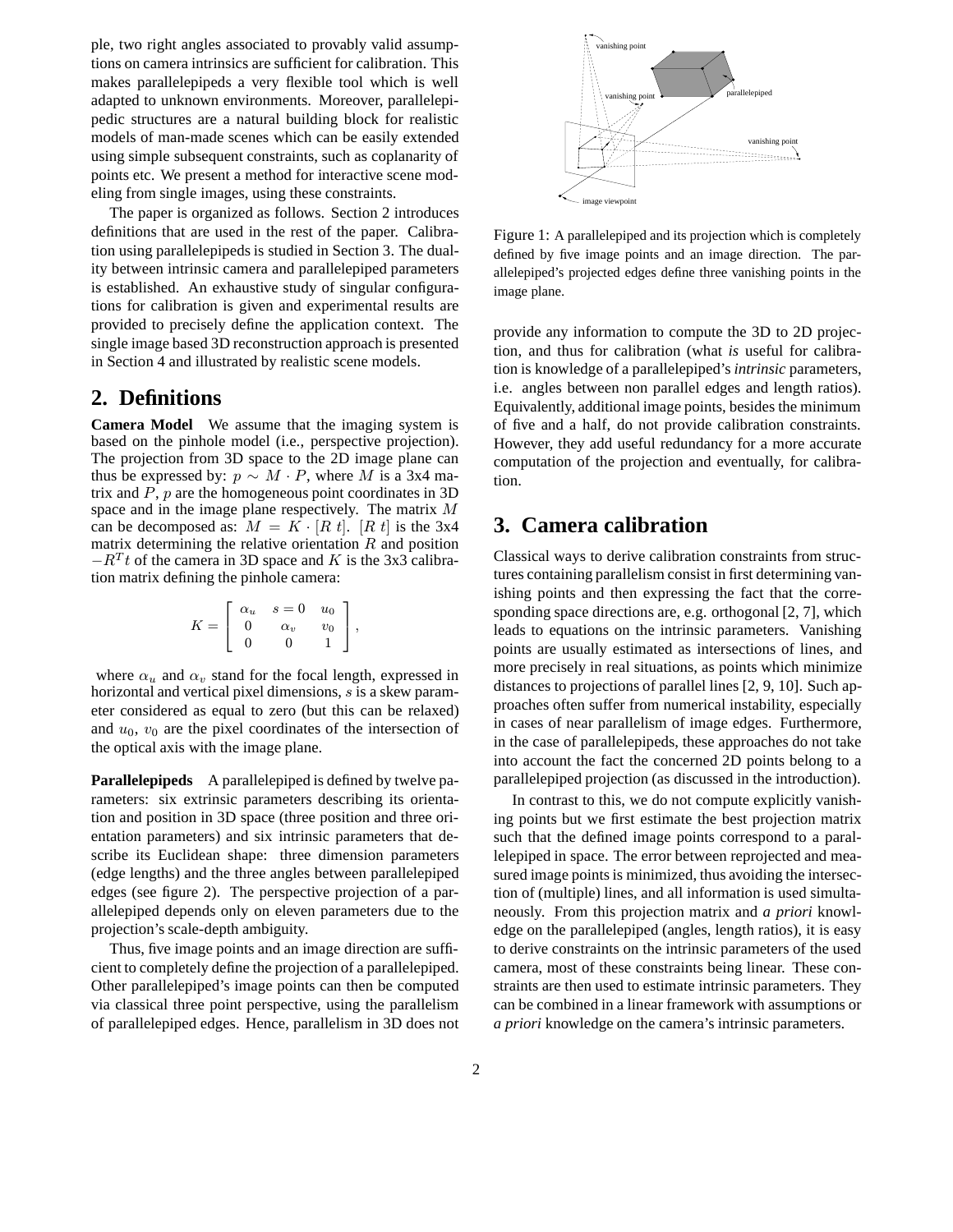

Figure 2: Parameterization of parallelepipeds:  $2l_i$  are the edge lengths;  $\theta_{ij}$  are the angles between non parallel edges.

#### **3.1. Parallelepiped projection matrix**

As stated above, a parallelepiped is defined by three orientation parameters, three position parameters, three dimension parameters and three angles. Let  $R, -R^T t, (l_1, l_2, l_3)$ and  $(\theta_{12}, \theta_{23}, \theta_{13})$  be these parameters respectively. Then, image projections  $p_{i \in [1..8]} = [u_i \ v_i]$  of the parallelepiped vertices satisfy:

$$
\left(\begin{array}{cccc}\n\alpha_1 u_1 & \dots & \alpha_8 u_8 \\
\alpha_1 v_1 & \dots & \alpha_8 v_8 \\
\alpha_1 & \dots & \alpha_8\n\end{array}\right) = \tilde{X} \cdot \left(\begin{array}{cccc}\n1 & \dots & -1 \\
1 & \dots & -1 \\
1 & \dots & -1 \\
1 & \dots & 1\n\end{array}\right). \quad (1)
$$

 $X$  is the 3x4 projection matrix which is defined up to a scalar factor by:

$$
\tilde{X} \sim M \cdot \Lambda \sim K \cdot [R \ t] \cdot \tilde{\Lambda},\tag{2}
$$

where the matrix  $\Lambda$  depend on the parameterization that is chosen for parallelepipeds. We chose  $\frac{1}{1}$  (see Fig. 2):

$$
\tilde{\Lambda} = \begin{pmatrix}\n l_1 & l_2c_{12} & l_3c_{13} & 0 \\
 0 & l_2s_{12} & l_3 \frac{c_{23} - c_{13}c_{12}}{s_{12}} & 0 \\
 0 & 0 & l_3 \sqrt{\frac{s_{12}^2 - c_{13}^2 s_{12}^2 - (c_{23} - c_{13}c_{12})^2}{s_{12}^2}} & 0 \\
 0 & 0 & 0 & 1\n \end{pmatrix}
$$

with:  $c_{ij} = \cos \theta_{ij}$ ,  $s_{ij} = \sin \theta_{ij}$ ,  $\theta_{ij} \in [0 \pi, l_i > 0]$ . Note that in the case of cuboids, the matrix  $\tilde{\Lambda}$  is diagonal.

If at least six vertices  $p_i$  of the parallelepiped's projection are known (or five vertices and a direction e.g.), then  $X$  can be estimated, up to a scalar factor, from equation (1) by a linear least squares method.  $\ddot{X}$  results from the composition of the projection matrix M and an affinity  $\tilde{\Lambda}$ , thus, in the general case, no constraints such as orthonormality apply to its lines or columns. Consequently, parameters of the matrix  $X$  can be simply estimated by solving the homogeneous linear system of equations obtained from equation (1) and the available image coordinates  $[u_i\ v_i]$  (we use SVD to this purpose).

#### **3.2. Intrinsic parameter duality**

The projection matrix  $\tilde{X}$  defined in the previous section captures all the geometric information given by a parallelepiped's projection. Now consider the 3x3 matrix

 $X \sim K \cdot R \cdot \Lambda$ , where X and  $\Lambda$  are the matrices of the first three lines and columns of  $\tilde{X}$  and  $\tilde{\Lambda}$  respectively. From equation (1), we get:

$$
X^T \cdot K^{-T} \cdot K^{-1} \cdot X \sim \Lambda^T \cdot \Lambda, \tag{3}
$$

where  $K^{-T} \cdot K^{-1} = \omega$  is the matrix of the absolute conic's image (IAC) which depends on the intrinsic camera parameters, and  $\Lambda^T \cdot \Lambda = \mu$  is an analogous entity, depending on the parallelepiped's intrinsic parameters:

$$
\mu = \Lambda^T \cdot \Lambda = \begin{pmatrix} l_1^2 & l_1 l_2 \cos \theta_{12} & l_1 l_3 \cos \theta_{13} \\ l_1 l_2 \cos \theta_{12} & l_2^2 & l_2 l_3 \cos \theta_{23} \\ l_1 l_3 \cos \theta_{13} & l_2 l_3 \cos \theta_{23} & l_3^2 \end{pmatrix}.
$$

Equation (3) shows the duality that exists between a camera and a parallelepiped. They both have intrinsic parameters: K for a camera and  $\Lambda$  for a parallelepiped which are dual by equation (3). Thus, knowledge on the intrinsic parameters of either the parallelepiped or the camera leads to constraints on the parameters of the respective other entity. For example, the assumption of the camera's skew parameter being zero gives a constraint on the parallelepiped's intrinsic parameters. In the following, we detail typical constraints on the intrinsic camera parameters.

Let  $X_i$  be the *ith* column of X, then the duality equation (3) leads to (non-exhaustive list):

1. a known angle  $\theta_{ij}$  gives the following quadratic constraint on the elements of  $\omega$ :

$$
(X_i^T \cdot \omega \cdot X_j)^2 - c_{ij}^2 (X_i^T \cdot \omega \cdot X_i) (X_j^T \cdot \omega \cdot X_j) = 0;
$$

- 2. a known *right* angle  $\theta_{ij}$  gives the following linear constraint:  $X_i^T \cdot \omega \cdot X_j = 0$ ;
- 3. a known length ratio  $r_{ij} = l_i/l_j$  gives the following linear constraint:  $X_i^T \cdot \omega \cdot X_i - r_{ij}^2 X_j^T \cdot \omega \cdot X_j = 0.$

A few remarks are in order:

- The columns  $X_i$  of X are the homogeneous coordinates of the vanishing points associated to the parallelepiped's projection.
- When several of the above constraints hold, then all deduced equations can be stacked together to solve for  $\omega$ . This is especially attractive for the linear constraints.
- Knowing the length  $l_i$  of an edge (instead of only a length ratio) does not provide any constraint on the intrinsic camera parameters, it simply cancels the depthscale ambiguity of the projection.

In the rest of the paper, we focus on linear constraints which lead to a direct linear estimation of the intrinsic camera parameters. Quadratic constraints can be used subsequently to the linear ones, to obtain a finite number of solutions in case the linear system is underconstrained.

<sup>1</sup>Different parameterizations can be used. For illustration, we chose one with a simple physical interpretation.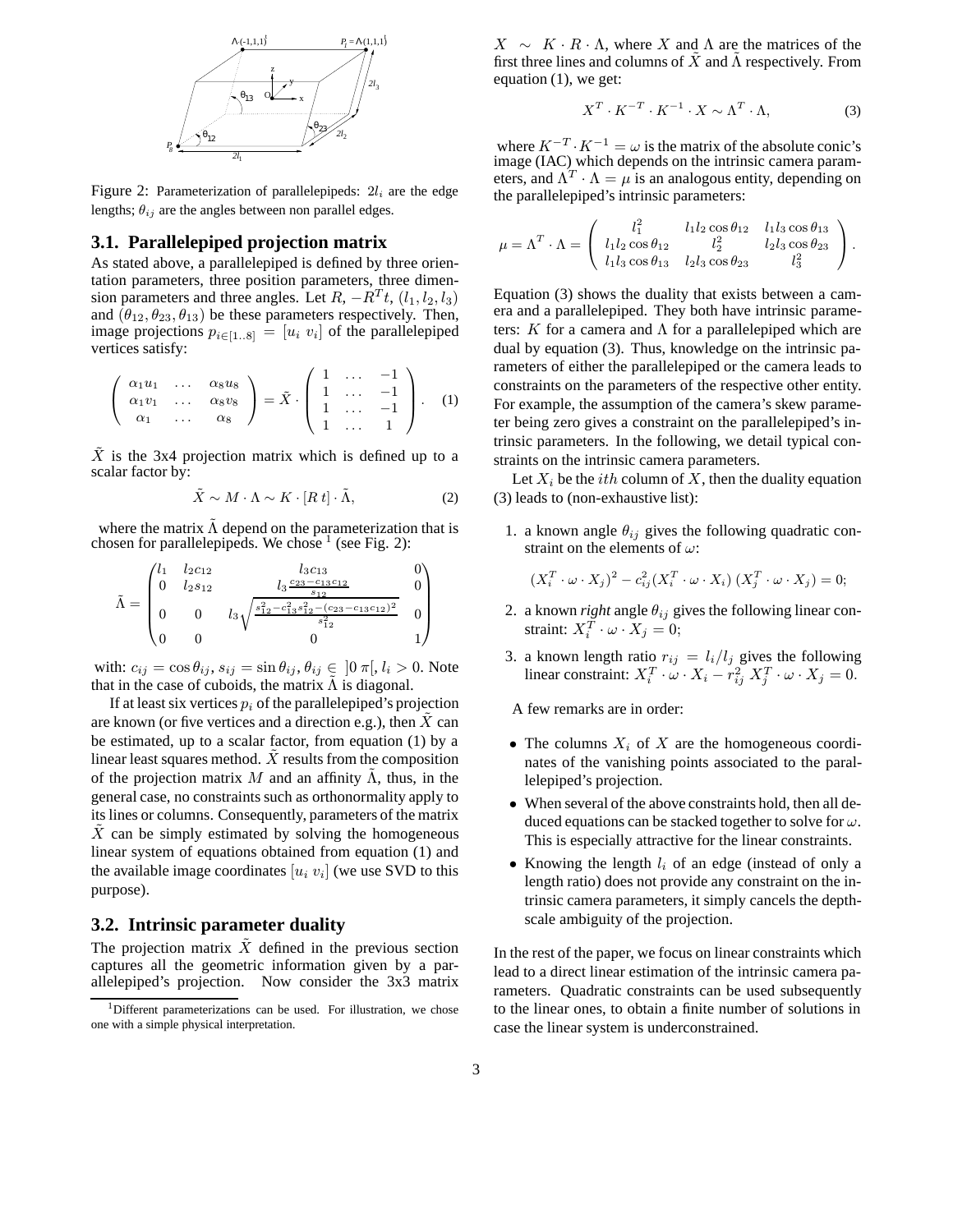#### **3.3. Estimating intrinsic camera parameters**

Suppose that four or more linear constraints as described in the previous section are available from one or several parallelepipeds, then the elements  $\omega_{ij}$  of  $\omega$  can be estimated up to a scalar factor by a linear least squares approach. This is achieved by solving a homogeneous linear equation system of the type  $Ax = 0$ , where x is the vector of the elements  $\omega_{ij}$  not generally equal to zero. From the elements  $\omega_{ij}$ , the intrinsic parameters are simply extracted as<sup>2</sup>:

$$
u_0 = -\frac{\omega_{13}}{\omega_{11}}, \qquad v_0 = -\frac{\omega_{23}}{\omega_{22}},
$$
  
\n
$$
\alpha_u^2 = \frac{\omega_{11}\omega_{22}\omega_{33} - \omega_{11}\omega_{23}^2 - \omega_{22}\omega_{13}^2}{\omega_{11}^2 \omega_{22}}, \qquad \alpha_v^2 = \frac{\omega_{11}}{\omega_{22}}\alpha_u^2.
$$
 (4)

**Using prior knowledge or assumptions** If less than four constraints are available, then the camera can not be fully calibrated. Still, if some of the intrinsic parameters are known (or assumed to have some standard value), then the other parameters can in general be calibrated if their number is less or equal to that of the available constraints. For instance, the aspect ratio  $\alpha_u/\alpha_v$  may be given by the camera manufacturer, or, as successfully experimented in this paper (see Sec. 3.5), the assumption that the optical axis intersects the image plane at the image center can be made (i.e.,  $u_0$  and  $v_0$  correspond to half the image sizes). In order to well use such information, and thus to separate in the estimation process known parameters from unknown parameters, we decompose the matrix  $K$  into two matrices:  $K = K_k \cdot K_u$ , where  $K_k$  is the matrix of known, or assumed known parameters, and  $K_u$  the matrix of unknown parameters. The image projection  $p_i$  of a parallelepiped vertex can then be transformed accordingly to:  $p'_i = K_k^{-1} \cdot p_i$ . The parallelepiped projection matrix  $\tilde{X}'$  associated with the  $p_i$ 's is then:

$$
\tilde{X}' \sim K_k^{-1} \cdot K \cdot [R \ t] \cdot \tilde{\Lambda} \sim K_u \cdot [R \ t] \cdot \tilde{\Lambda}.
$$

This matrix can be estimated from the image points  $p_i$  by the same linear approach as for  $X$ . This leads to simplified forms for the matrix  $\omega = K_u^{-T} \cdot K_u^{-1}$ .

However, care should be taken when using prior knowledge since it can lead to bad conditioning of the linear equation systems which are solved. Note also that an alternative approach for using known intrinsic camera parameters is to include additional equations entering the linear least squares solution. This might be desirable in cases of only approximate prior knowledge, where weighted least squares can be used to adjust that knowledge.

#### **3.4. Singularities**

Many calibration or self-calibration algorithms are subject to more or less severe singularities, i.e. there exist situations, where the algorithm is bound to fail. Furthermore, even in situations that are not exactly singular, but close

to a singularity, the results become usually very unstable. In this section, we examine the singularities for the linear calibration algorithm described above. We have studied all possible combinations of *a priori* knowledge, on both camera and parallelepiped intrinsic parameters. Due to lack of space, we only sketch the methodology followed.

We first formulate the meaning of a singularity in terms of the ingredients of the calibration algorithm. The existence of a singularity in our case means exactly that equation (3) has more than one solution for  $\omega$  and  $\mu$  that conform to all available *a priori* information, i.e. that there is at least one solution that is different from the true one. It is easy to show that the existence of a singularity does not depend on the relative position of the camera and the parallelepiped, only on the relative orientation and the *a priori* knowledge on camera and parallelepiped intrinsics. Let  $K = K_k \cdot K_u$ be the true calibration matrix, and  $K' = K_k \cdot K'_u$  the estimated one (we decompose in known and unknown parts, as in the previous section, so  $K'$  and  $K$  share of course the known part  $K_k$ ). The same holds for the parallelepiped:  $\Lambda = \Lambda_k \cdot \Lambda_u$  and  $\Lambda' = \Lambda_k \cdot \Lambda_u'$  are respectively the true and estimated intrinsic parameters. A singularity exists if there are solutions with  $K'_u \neq K_u$  and  $\Lambda'_u \neq \Lambda_u$ . From equation (3), it is easy to derive the following equality, which is defined up to scale (using  $X \sim K_k \cdot K_u \cdot R \cdot \Lambda_u \cdot \Lambda_k$ ):

$$
R^T \cdot K_u^T \cdot K_u^{\prime -T} \cdot K_u^{\prime -1} \cdot K_u \cdot R = \Lambda_u^{-T} \cdot {\Lambda'}_u^T \cdot {\Lambda_u^{\prime}} \cdot {\Lambda_u^{-1}}.
$$

A singularity, as defined above, is then equivalent to the existence of matrices  $\omega'' = K_u^T \cdot K_u'^{-T} \cdot K_u'^{-1} \cdot K_u$  and  $\mu'' = \Lambda_u^{-T} \cdot \Lambda_u' \cdot \Lambda_u^{-1}$  that are different from the identity. Depending on the  $\alpha$  priori knowledge,  $\omega''$  and  $\mu''$  have special forms (as shown in tables 1 for  $\omega'$ ), independently of the actual values of the known or unknown intrinsic parameters. Hence, the configuration is singular for calibration if the relative orientation  $R$  between parallelepiped and camera is such that there are solutions  $\omega''$  and  $\mu^{\hat{\mu}}$  different from the identity, and of the required special form, to:

$$
R^T\cdot\omega''\cdot R\sim\mu''
$$

Based on this definition, it is a rather mechanical, though sometimes tricky, task, to derive singular relative orientations. Table 2 shows all singularities for parallelepipeds with two or three right angles (other cases are not shown due to lack of space). We describe the singularities in geometrical terms, by describing the relative orientation of the parallelepiped with respect to the camera.

| Known camera intrinsics |                   |                           |                  |
|-------------------------|-------------------|---------------------------|------------------|
| $(A)$ None              |                   | $\mathbb{C}$ ) $u_0, v_0$ | $\tau, u_0, v_0$ |
| d<br>e<br>с             | $\it a$<br>e<br>a | $\boldsymbol{a}$          |                  |

Table 1: Structure of  $\omega''$  depending on prior knowledge on intrinsic camera parameters. Structure of  $\mu''$  is similar.

**Three right angles, two length ratios.** In this case, the Euclidean structure of the parallelepiped is completely

<sup>&</sup>lt;sup>2</sup>With five linear constraints, we could similarly solve for the skew parameter.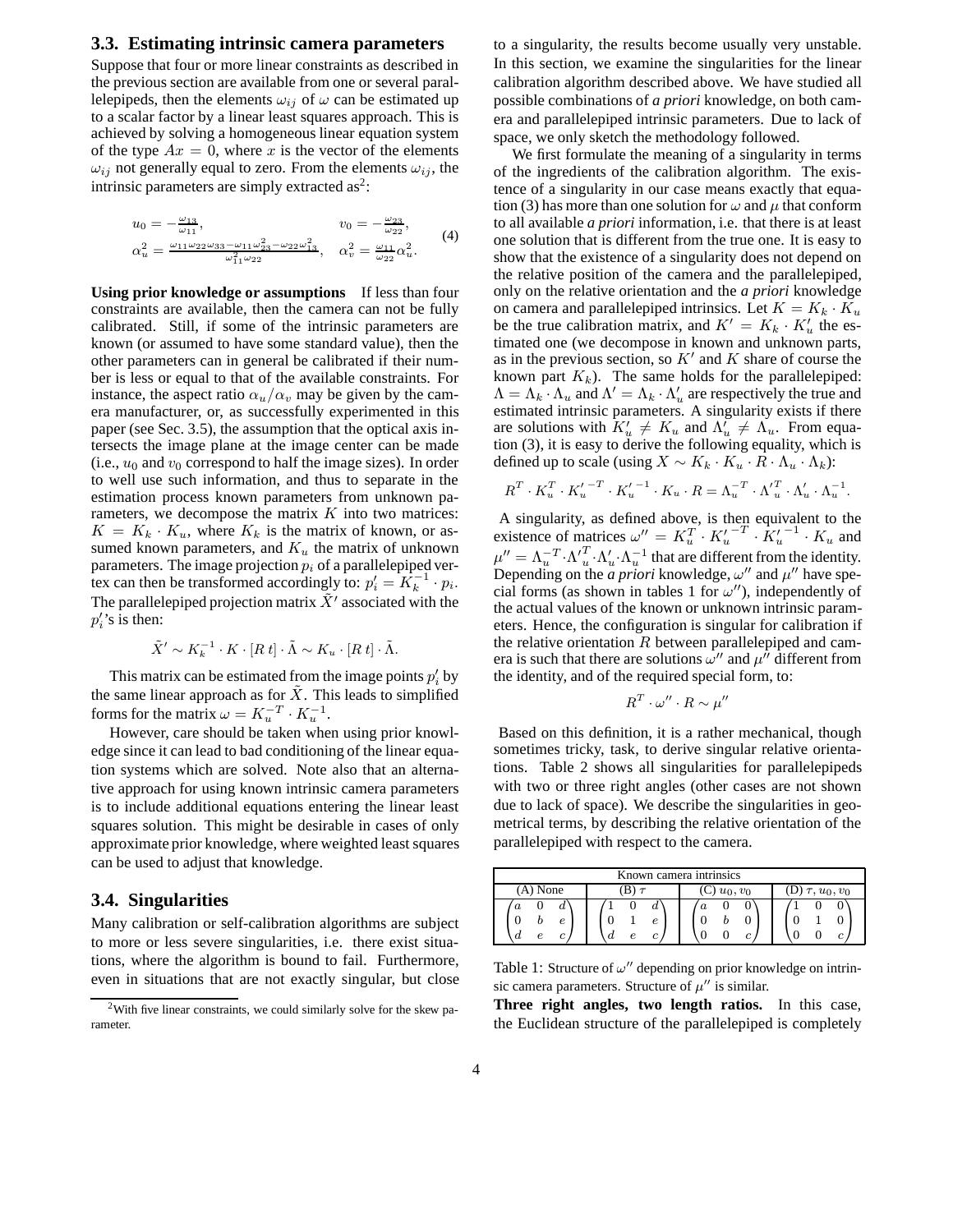| Case        | Conditions for singularity                                                                                   |
|-------------|--------------------------------------------------------------------------------------------------------------|
| $A-3-1$     | v is orthogonal to the x or y camera axis                                                                    |
| $B-3-1$     | v is parallel to the optical axis                                                                            |
| $C-3-1$     | v is parallel to any of the three camera axes                                                                |
| $D-3-1$     | v is parallel to the optical axis                                                                            |
| $A-3-0$     | always (3 constraints for 4 camera intrinsics)                                                               |
| $B-3-0$     | any edge is parallel to the image plane                                                                      |
| $C-3-0$     | any edge is parallel to a camera axis                                                                        |
| $D-3-0$     | any edge is parallel to the optical axis                                                                     |
| $A - 2 - 2$ | too difficult to describe                                                                                    |
| $B-2-2$     | $\mathbf{v}$    image plane and $\mathbf{w}$    optical axis or image plane                                  |
| $C-2-2$     | $\mathbf{v} \parallel \mathbf{x}$ or y axis and w at 45 $^{\circ}$ angle with image plane                    |
|             | $\mathbf{v} \parallel \mathbf{z}$ and $\mathbf{w} \parallel$ image plane and at 45 $\degree$ to both x and y |
| $D-2-2$     | never!                                                                                                       |
| $A-2-1$     | always (three constraints for four camera intrinsics)                                                        |
| $B-2-1$     | v is parallel to the image plane                                                                             |
| $C-2-1$     | v parallel to either camera axis                                                                             |
|             | v and w are both orthogonal to the x camera axis                                                             |
|             | v and w are both orthogonal to the y camera axis                                                             |
|             | v and w are parallel to the image plane                                                                      |
| $D-2-1$     | v and w are parallel to the image plane                                                                      |
| $A - 2 - 0$ | always (two constraints for four camera intrinsics)                                                          |
| $B-2-0$     | always (two constraints for three camera intrinsics)                                                         |
| $C-2-0$     | v orthogonal to the x or y camera axis or $\parallel$ image plane                                            |
| $D-2-0$     | v parallel to image plane or to optical axis                                                                 |

Table 2: Singular relative orientations for various combinations of prior knowledge on intrinsic parameters. Cases are denoted X-Y-Z, where X refers to table 1 and Y and Z are the number of known right angles respectively length ratios. For further explanations, see text.

given (up to scale), and it can be used as a classical calibration object. There are no general singularities proper to the use of a parallelepiped, but of course the generic singularities described in [1] apply here too.

**Three right angles, one length ratio (cases \*-3-1 in table 2).** In table 2, v represents any of the four parallelepiped's edges with unknown length (ratio).

**Two right angles (cases \*-2-\* in table 2).** In this case, the parallelepiped can be visualized as built around two rectangles sharing an edge  $v$ . The role of  $w$  can be played by one of the two rectangles' edges not parallel to  $v$ .

#### **3.5. Experimental results**

Synthetic data were used to evaluate the sensitivity of the calibration algorithm in the presence of noise. The concerned noisy data are the vertices' projections of the reference parallelepiped and the *a priori* known camera parameters (e.g. principal point). Calibration tests were performed for various relative orientations of the parallelepiped and the camera, which allowed us to experimentally confirm singularities. The parallelepiped's parameters were:  $\{\theta_{12}, \theta_{13}, \theta_{23}\} = \{\pi/2, \pi/3, \pi/2\}$  and  $\{l_1, l_2, l_3\} =$ 



Figure 3: (a) illustration of experiment; (b)  $\alpha_v$  (average and standard deviation, true value is 800) as a function of the relative orientation between the parallelepiped and the camera, only two right angles are known.



Figure 4:  $\alpha_v$  (average and standard deviation, true value is 800) as a function of the difference between assumed and true values of: (a) the principal point; (b) the aspect ratio.

{120, 250, 130}. Images were generated with the following camera intrinsics:  $\alpha_u = 500, \alpha_v = 800, u_0 = v_0 = 256$ and for a  $512 \times 512$  image. Generally, only information about right angles was used in the calibration process. For tested scenarios, 300 experiments with various noise amplitudes were performed. Tables given below show the average and standard deviation of the calibration results for  $\alpha_v$ . Experiments on the sensitivity of the calibration to noise in image point positions reveal that the error for  $\alpha_v$  grows linearly with the noise amplitude. Figure 3 shows calibration errors for a two pixel uniform noise and various orientations of the parallelepiped. In this experiment, a parallelepiped with two right angles, rotated  $15^{\circ}$  around a horizontal axis parallel to the image plane, was rotated around a vertical axis parallel to the image plane (Fig. 3-(a)). Figure 3-(b) shows that singularities occur when the axis between two rectangular faces of the parallelepiped is parallel to the image plane or orthogonal to the image  $x$ -axis (rotation angles of  $90^\circ$  and of  $0^\circ/180^\circ$ ). This corresponds to case C-2-0 in table 2. Figure 4 shows the influence on calibration of wrong assumptions concerning the principal point position and the aspect ratio. In figure 4-(a), we can see that the error on  $\alpha_v$  grows nearly linearly with the distance between the assumed principal point and the true one. Even if the principal point is assumed to lie on the image border,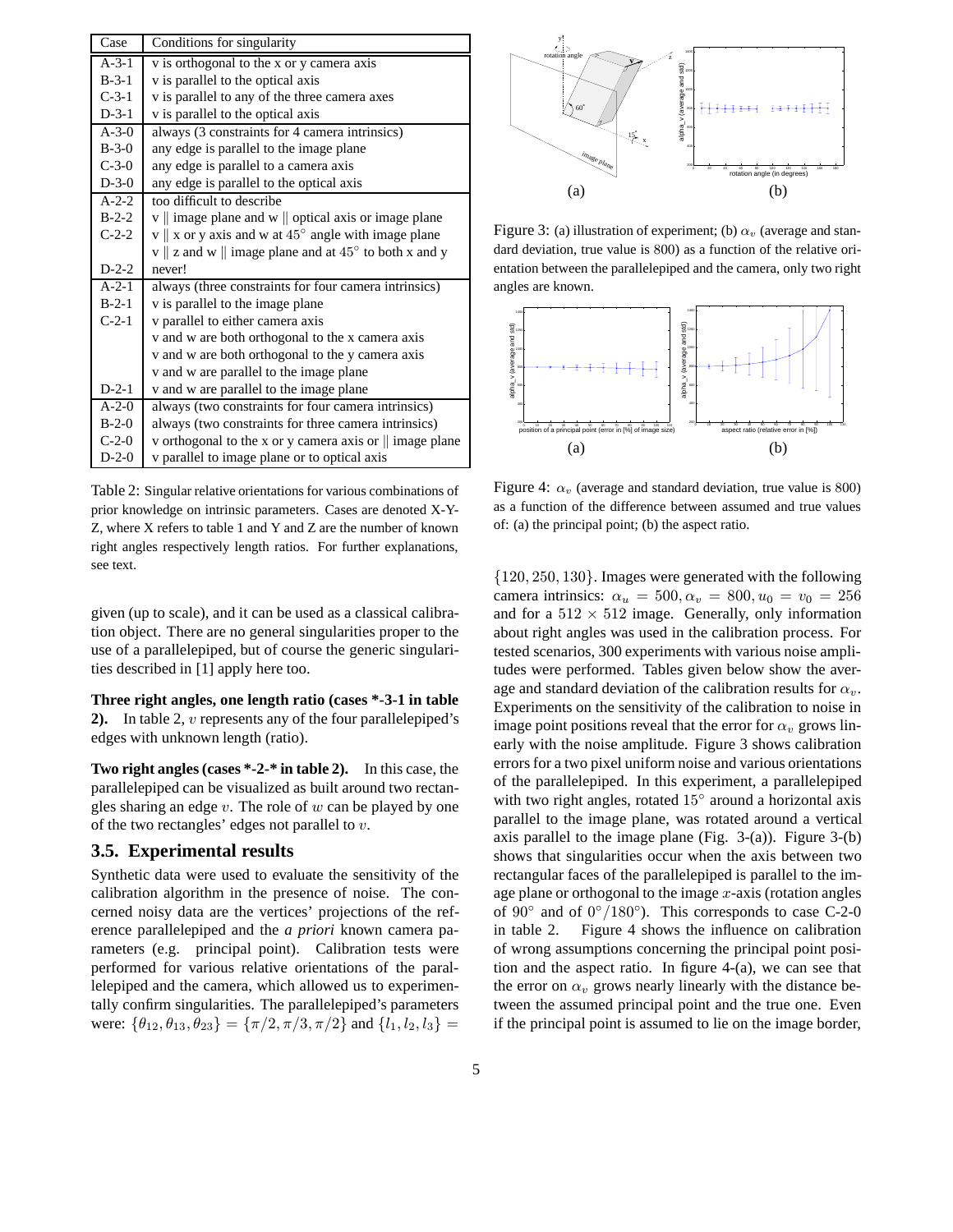the relative error is still less than  $11\%$ . This confirms that it is reasonable to assume that the principal point is at the image's center. On the other hand, figure 4-(b) shows that  $\alpha_v$ 's estimation degrades quickly (quadratically) when the difference between the aspect ratio's assumed and true values increases. This implies that assumptions on the aspect ratio are feasible only if the assumed value is rather close to the true one.

## **4. Single image based reconstruction**

An important application to parallelepiped based calibration is interactive 3D reconstruction from single images. This presents a major advantage over other methods: simplicity. Indeed only one image is required and just a small amount of effort is needed for both calibration and reconstruction: a few points must be picked in the image to define the primitives' image positions. It thus appears to be an efficient and intuitive way to build models from images of any type, in particular from images taken from the Internet for which no information about the camera is known.

The reconstruction approach that is presented in this section is independent from the calibration process previously presented. The idea is to use, for reconstruction, a set of points such that all points in the set satisfy constraints common to subsets of them. Such constraints are for example coplanarity, collinearity, or the fact that points belong to a parallelogram. This allows the reconstruction of a connected polygonal structure which includes the parallelepipeds<sup>3</sup> that are used for calibration, as well as points subsequently defined in the image. The final model is thus composed of connected structures, each of them corresponding to one or several linear constraints. The reconstruction is obtained by solving a single linear system which regroups all the defined constraints.

Typical linear constraints on scene points are:

1. Parallelogram: as noted in [3], four points  $P_{i\in[1..4]}$ in space which belong to a parallelogram satisfy the following linear relation (assuming they are ordered):  $P_1 - P_2 + P_3 - P_4 = 0$ . Viewing lines for points can easily be determined when intrinsic parameters are known:  $K^{-1} \cdot p_i$  is parallel to the viewing direction  $d_i$ of the point  $P_i$  with image  $p_i$ . Thus the above equation can be transformed into:  $\alpha_1$  d<sub>1</sub> –  $\alpha_2$  d<sub>2</sub> +  $\alpha_3$  d<sub>3</sub> –  $\alpha_4$  d<sub>4</sub> = 0, where the  $\alpha_i$ 's are the unknown *depths* of points  $P_i$ . This equation can be written for a set of connected parallelograms in the scene. The resulting linear system can be solved up to a scale factor (by fixing, for instance, one depth  $\alpha_i$ ). However, for unconnected sets of parallelograms, further constraints (coplanarity, collinearity, etc) must be imposed to obtain a consistent global reconstruction.

2. Coplanarity: four coplanar points  $P_{i \in [1..4]}$  satisfy:  $P_4 - P_1 + \beta_1 (P_3 - P_1) + \beta_2 (P_2 - P_1) = 0$ . Hence, the depths  $\alpha_i$  of the  $P_i$  (i.e.  $\alpha_i d_i = P_i$ ) satisfy:

$$
(-\beta_1 - \beta_2 - 1)\alpha_1 d_1 + \beta_2 \alpha_2 d_2 + \beta_1 \alpha_3 d_3 + \alpha_4 d_4 = 0,
$$

which is linear in  $(-\beta_1 - \beta_2 - 1)\alpha_1$ ,  $\beta_2\alpha_2$ ,  $\beta_3\alpha_3$  and  $\alpha_4$ . This equation can be used to solve for one point's depth or for the unknown relative scale between two reconstructed point sets. A similar argument holds for collinear points.

The complete calibration and reconstruction algorithm consists of the following stages:

- 1. The projections of one or more parallelepipeds are defined in the image and used to determine the intrinsic camera parameters.
- 2. Other image points and their associated linear dependencies (parallelograms, etc.) are defined, forming a linear system. It is solved for relative depths of all points. This includes parallelepiped vertices for which the above parallelogram dependencies hold.
- 3. A 3D textured model is computed using reconstructed points and the input image.

#### **4.1. Experimental results**

We have developed an interface based on OpenGL to implement the ideas presented in this paper. The motivation is to have an easy-to-use tool allowing models to be computed in a few minutes at most. Models can also be exported in the standard VRML format. We present screenshots of two reconstructed models which illustrate the potential of the method.

**Reconstruction of an indoor scene** Figure 5 shows the original image and screenshots of the reconstruction of an indoor scene. Most of the angles in the original scene are not perfectly right (average deviation of approximately  $3^\circ$ ). Calibration was based on the cupboard seen in the central part of the image. For reconstruction different types of constraints were used - 3 sets of parallelograms (main part of the image, window and wooden belt) were connected using coplanarity constraints. Walls were reconstructed using coplanarity and collinearity constraints. The final 3D model was evaluated by measuring angles that were assumed to be right. The maximum relative error for these angles is 1.8%.

**Reconstruction of an outdoor scene** The original image, taken with another camera, showed moderate optical distortion, which was corrected using reference distortion parameters (Fig. 6 shows the undistorted image and also the reference primitives used for calibration). The aspect ratio was calibrated with 1.8% of relative error and  $\alpha_v$  with 1.9%. The angles of the tower, in the 3D reconstruction, are all within 5% of being right.

<sup>&</sup>lt;sup>3</sup>For parallelepipeds, individual reconstructions can also be achieved using equation (2).